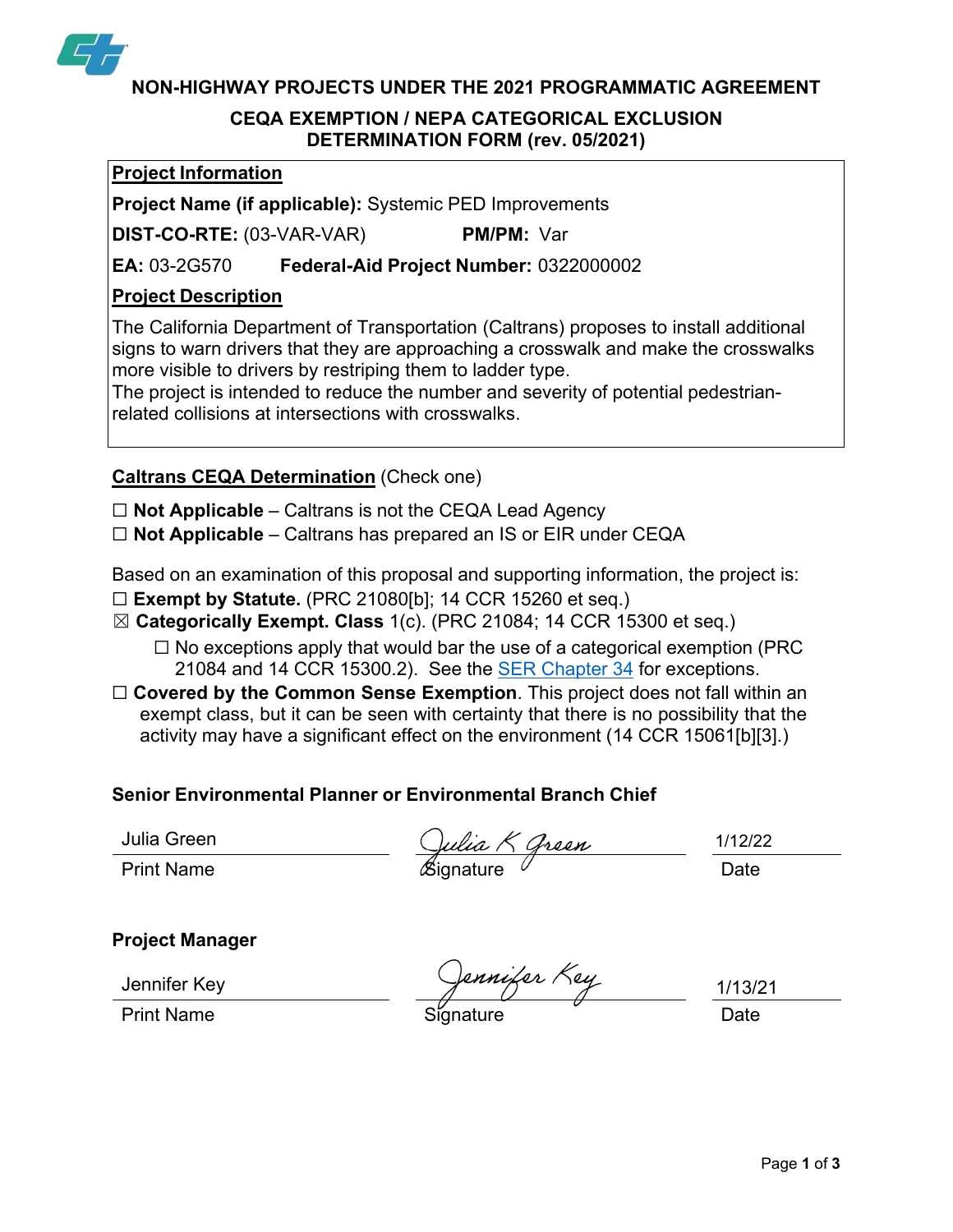

**NON-HIGHWAY PROJECTS UNDER THE 2021 PROGRAMMATIC AGREEMENT CEQA EXEMPTION / NEPA CATEGORICAL EXCLUSION DETERMINATION FORM**

## **Caltrans NEPA Determination**

Caltrans has determined that this project has no significant impacts on the environment as defined by NEPA, and that there are no unusual circumstances as described in 23 CFR 771.117(b). See SER [Chapter](https://dot.ca.gov/programs/environmental-analysis/standard-environmental-reference-ser/volume-1-guidance-for-compliance/ch-30-categorical-exclusions#exception) 30 for unusual circumstances. As such, the project is categorically excluded from the requirements to prepare an EA or EIS under NEPA and is included under the following:

 $\Box$  Categorical Exclusion (CE) under the 2021 Programmatic Agreement Between the FHWA and Caltrans for projects that do not meet the definition of "highway projects" under 23 CFR 773.103 and that qualify for a CE under 23 CFR 771.117

### **Senior Environmental Planner or Environmental Branch Chief**

| N/A                                  | N/A       |      |
|--------------------------------------|-----------|------|
| <b>Print Name</b>                    | Signature | Date |
| <b>Project Manager/ DLA Engineer</b> |           |      |
| N/A                                  | N/A       |      |
| <b>Print Name</b>                    | Signature | Date |

### **Date of Categorical Exclusion Checklist completion (if applicable):** 1/10/2022 **Date of Environmental Commitment Record or equivalent:** 1/12/2022

Briefly list environmental commitments on continuation sheet if needed (i.e., not necessary if included on an attached ECR). Reference additional information, as appropriate (e.g., additional studies and design conditions).